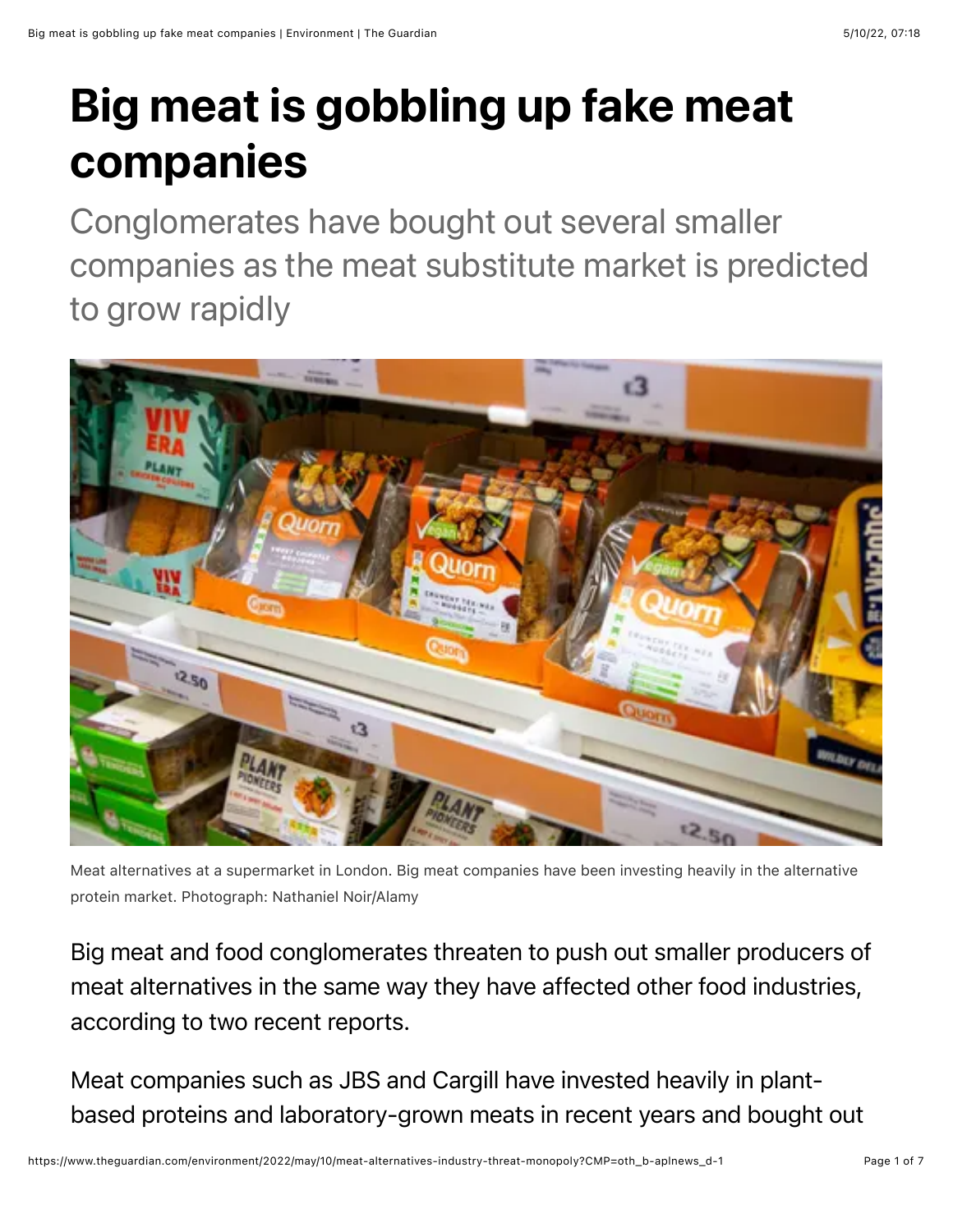several smaller companies, according to a [report](https://www.foodandwaterwatch.org/wp-content/uploads/2022/05/RPT2_2205_LabMeat-WEB.pdf) published Tuesday by the non-profit Food & Water Watch and a March [report](https://www.ipes-food.org/pages/politicsofprotein) from IPES-Food, a coalition of food systems experts.

The animal meat conglomerates are joining other food giants that already control about 80% of the meat alternative market, including Kellogg's, which owns the MorningStar Farms brand, and Conagra, which owns Gardein.

"With most of these products you won't see the parent company's name on the label," said Philip Howard, an associate professor at Michigan State University and lead author of the IPES-Food report. People buying meat alternative products "may not realize they're supporting those big companies", he added.

The [meat substitute market is predicted to grow rapidly](https://www.ipes-food.org/_img/upload/files/FakeMeatSpotlight.pdf), from \$4.2bn in sales in 2020 to \$28bn in 2025, according to IPES-Food. Much of that growth will come from the already robust plant-based meat industry, the report said, but several conglomerates have also invested hundreds of millions to develop [lab-grown meat](https://www.theguardian.com/environment/2020/dec/02/no-kill-lab-grown-meat-to-go-on-sale-for-first-time) – meat produced in bioreactors without the need to slaughter animals.

Both plant-based and lab-grown meat producers say their products are better for the environment than meat. Plant-based alternatives have a median carbon footprint [93% smaller t](https://www.frontiersin.org/articles/10.3389/fsufs.2020.00134/full#h6)han beef, according to a report from [Johns Hopkins University. And German scientists have said replacing even](https://www.theguardian.com/environment/2022/may/04/swapping-20-of-beef-for-quorn-could-halve-global-deforestation) 20% of the world's beef consumption with microbial proteins such as Quorn could cut deforestation in half.

Even as the meat industry [downplays the value of fake meat](https://www.meatinstitute.org//index.php/a/GetDocumentAction/i/145859?ht=a/GetDocumentAction/i/145859), as pressure grows from climate scientists and other experts to [dramatically reduce](https://www.theguardian.com/environment/2018/may/31/avoiding-meat-and-dairy-is-single-biggest-way-to-reduce-your-impact-on-earth) meat consumption, some big meat companies may be looking for other revenue streams.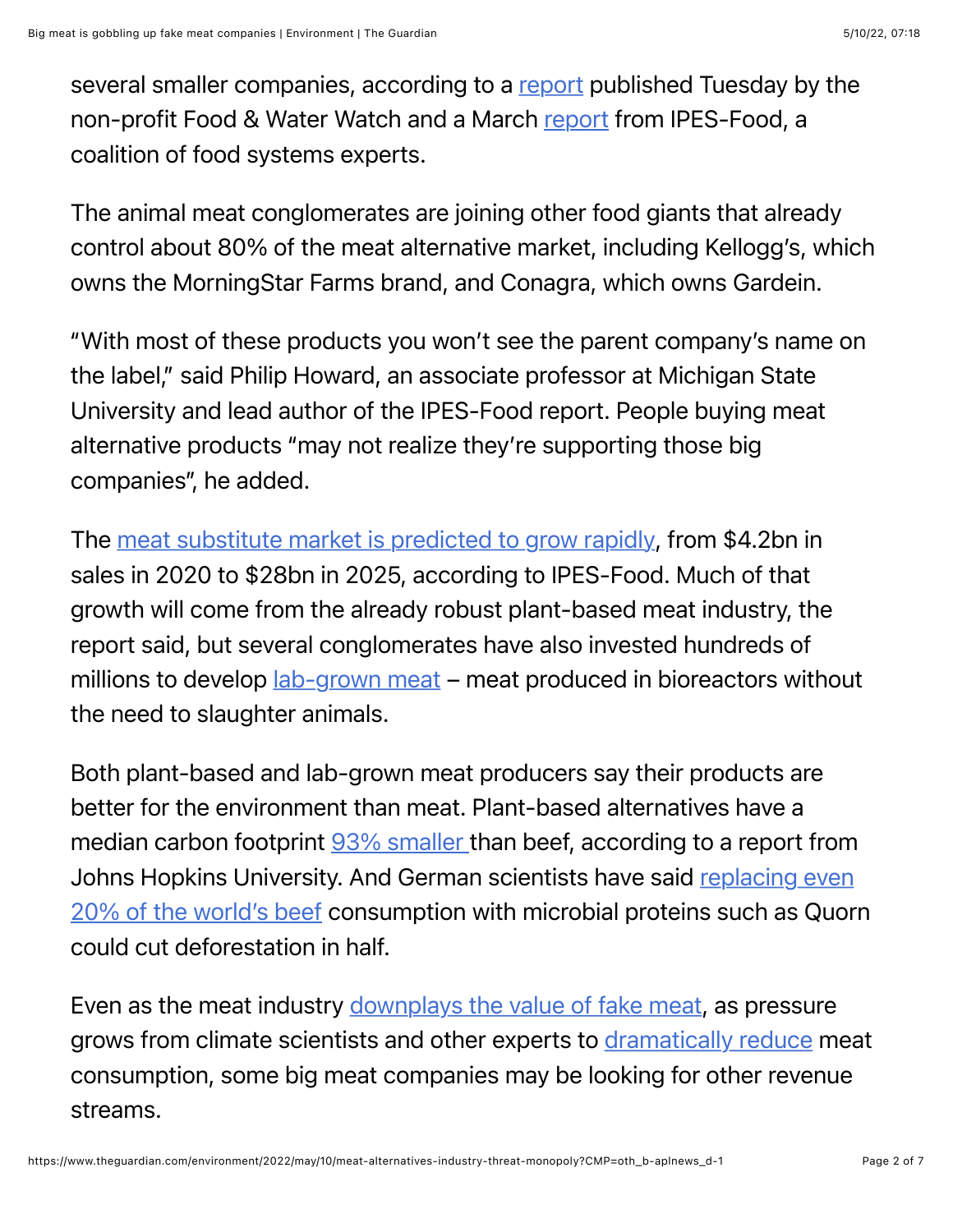Cargil[l has been active](https://www.cargill.com/food-beverage/na/plant-proteins) in the sector, investing in lab-grown meat company Aleph Farms and creating its own plant proteins. Tyson Foods is selling plant-based meats under its Raised & Rooted brand and has invested in several plant-based and lab-grown meat companies.

JBS, the world's biggest meat company, last year bought lab-grown meat firm BioTech Foods and also [Dutch plant-based meat company Vivera,](https://www.reuters.com/business/brazils-jbs-buy-plant-based-meat-company-vivera-341-mln-euros-filing-2021-04-19/) which has the corporate tagline: "Life is better when you eat less meat."

"They're covering their bases because this is an area that's growing very quickly," Howard said. "These companies have gotten big and powerful by using every strategy they can."

[Graphic showing America's biggest meat companies' investment in plant-based and lab-grown](https://interactive.guim.co.uk/uploader/embed/2022/05/meat-giants/giv-6562wMEUDDPklM1t/) meat companies

US federal regulators are doing little to stop consolidation in the alternative meat sector, said Amanda Starbuck, research director for Food & Water Watch, who added that it could end up looking similar to [the beef industry](https://www.theguardian.com/environment/2022/feb/17/us-meat-prices-big-beef-local-producers-biden), where four companies – JBS, Cargill, Tyson Foods and National Beef Packing – control 85% of the industry.

"Plant-based meat brands are hardly an alternative to the current system if they continue to entrench corporate power," concludes the Food & Water Watch report. "It shows the futility of voting with your dollar," Starbuck said.

It's a concern echoed in the IPES-Food report, which says corporate control threatens to undermine gains from reducing reliance on animals by replicating some of the problems of the traditional meat industry, including mass-produced, monocultured ingredients and energy-consuming methods. Increases in meat alternatives could "reinforce the power relations that keep current systems in place, and fail to address the question of how systemic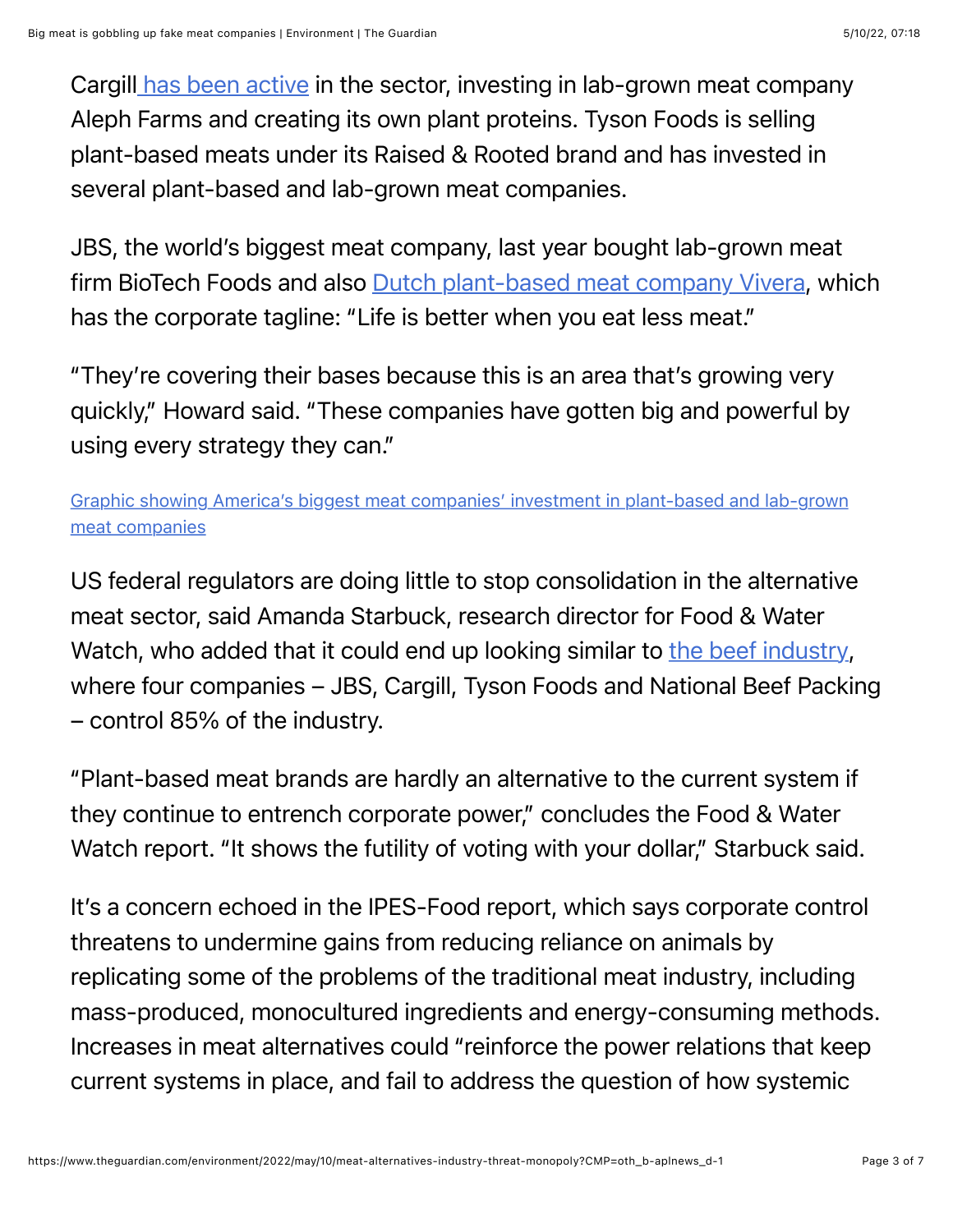changes will be achieved," notes the report.

With big companies likely to consolidate control of the meat alternative industry, Howard worries the landscape will resemble the US craft beer industry. While the [US has nearly 9,000 breweries](https://www.theguardian.com/environment/2021/oct/21/craft-breweries-face-big-obstacles), the vast majority are tiny and can't distribute beer beyond their neighborhood bars, and alcohol conglomerates have snapped up most of the larger craft brewers.

Smaller producers could find it difficult to get the grains and other plants needed for meat alternatives, said Celia Homyak, co-director of UC Berkeley's Alternative Meats Lab. Big companies "are going to capture all of these ingredients and take them away from these smaller companies that are doing the innovation," Homyak said. "They have the power of money and size."

But she also sees benefits in increased interest from big meat companies. Corporate investment and a smaller industry aren't necessarily bad, Homyak said. "We need more people to be entering this space, and obviously it will shrink down because you can't have a million players," she said. "I'm not actually that worried about the big conglomerates coming in because it shows these larger corporations think this industry is valid."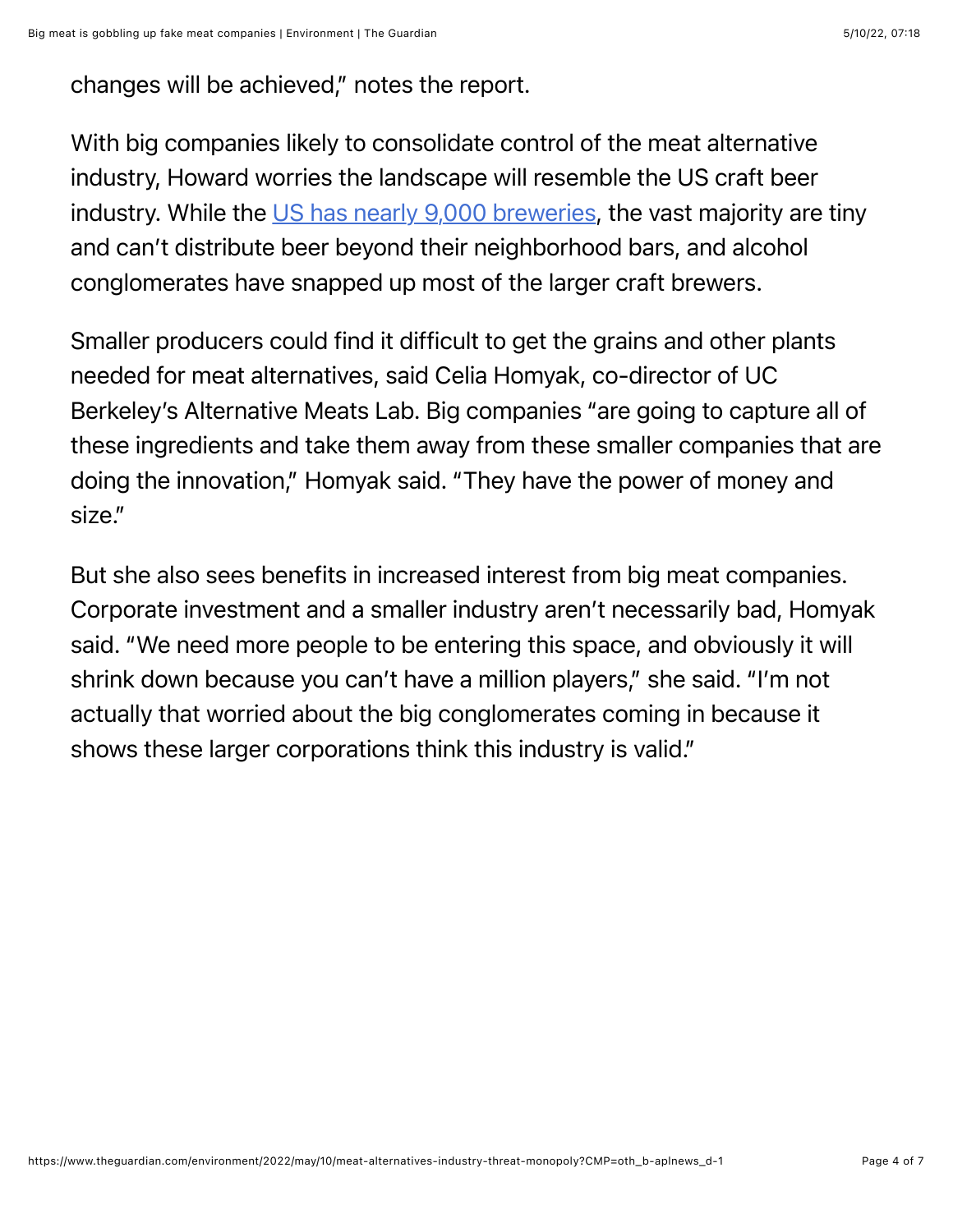'Beyond Burger' patties made from plant-based substitutes for meat products sit alongside packages of ground beef in New York City. Photograph: Angela Weiss/AFP/Getty Images

At least 1,300 startups were producing meat alternatives as of six months ago, said Zak Weston, a senior supply chain manager with the Good Food Institute, a non-profit that advocates for fewer animal-based proteins. "There is a lot happening right now in the ecosystem, and large companies are playing a role. And we think that's a positive," Weston said.

But some worry investment from big meat companies will stifle innovation in an industry that depends on it.

The industry is better off with smaller companies without corporate ties, said Dan Staackmann, who founded Upton's Naturals 16 years ago. The Chicagobased company, which Staackmann says has never taken outside money, sells vegan proteins in stores and restaurants around the country.

"You take that money and suddenly someone's looking over your shoulder,"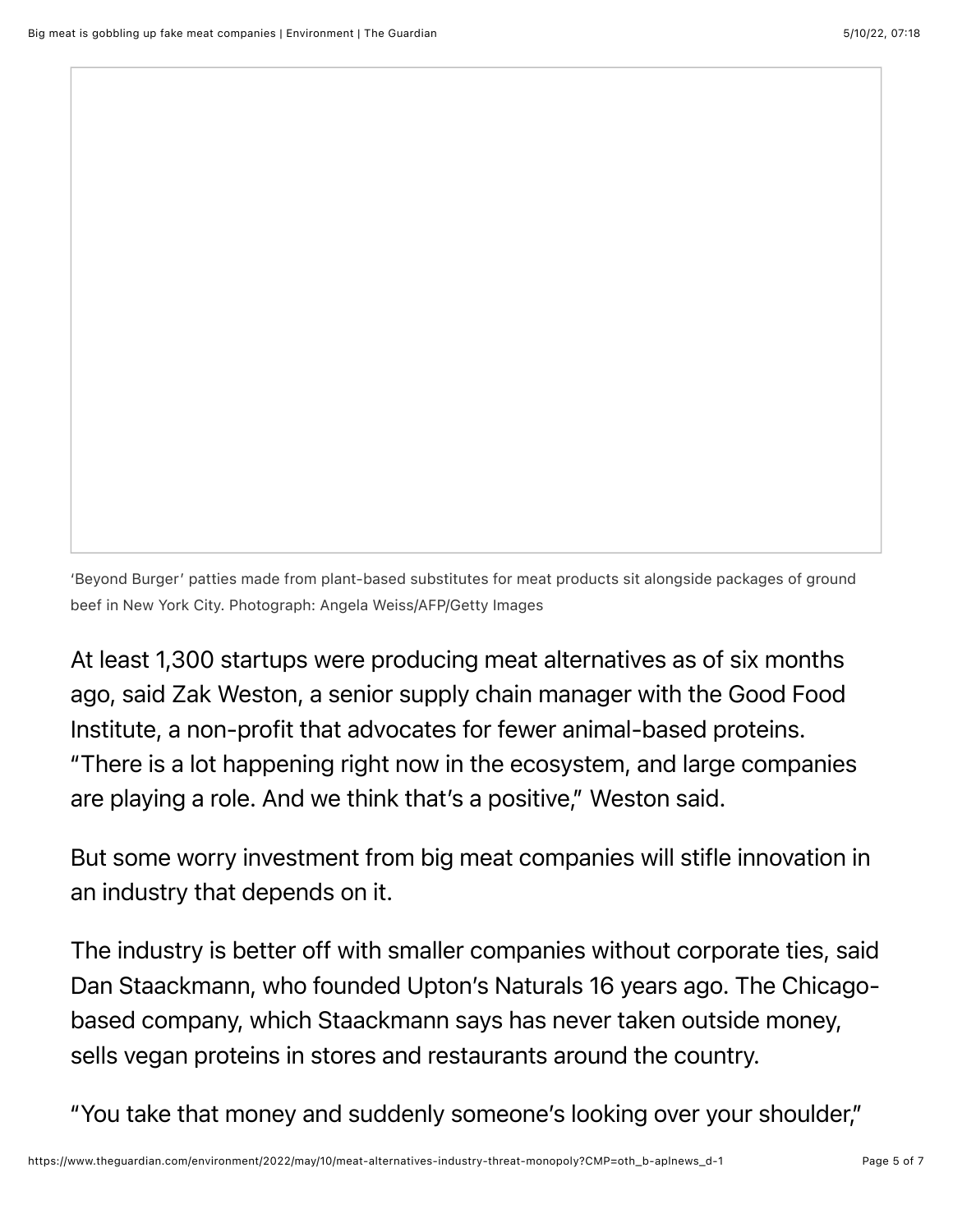he said. "I can do more with \$100,000 than some of these companies can do with \$100m, and I think that's the same with a lot of entrepreneurs. You just can't steer a large ship quickly enough in a changing market like this one."

But independence may be fleeting for many producers, said Howard, the Michigan State professor. Conglomerates have partnerships with major grocery chains and distributors, he said, so anyone looking to expand their meat alternatives beyond their neighborhood will feel pressure to sell.

"It's going to be very difficult for those small and medium-sized firms to stay in business," Howard said. "We have economic systems that reinforce the position of the rich and powerful. Just breaking into supermarket shelves is very difficult for smaller producers."

… we have a small favour to ask. Tens of millions have placed their trust in the Guardian's fearless journalism since we started publishing 200 years ago, turning to us in moments of crisis, uncertainty, solidarity and hope. More than 1.5 million supporters, from 180 countries, now power us financially – keeping us open to all, and fiercely independent.

Unlike many others, the Guardian has no shareholders and no billionaire owner. Just the determination and passion to deliver high-impact global reporting, always free from commercial or political influence. Reporting like this is vital for democracy, for fairness and to demand better from the powerful.

And we provide all this for free, for everyone to read. We do this because we believe in information equality. Greater numbers of people can keep track of the global events shaping our world, understand their impact on people and communities, and become inspired to take meaningful action. Millions can benefit from open access to quality, truthful news, regardless of their ability to pay for it.